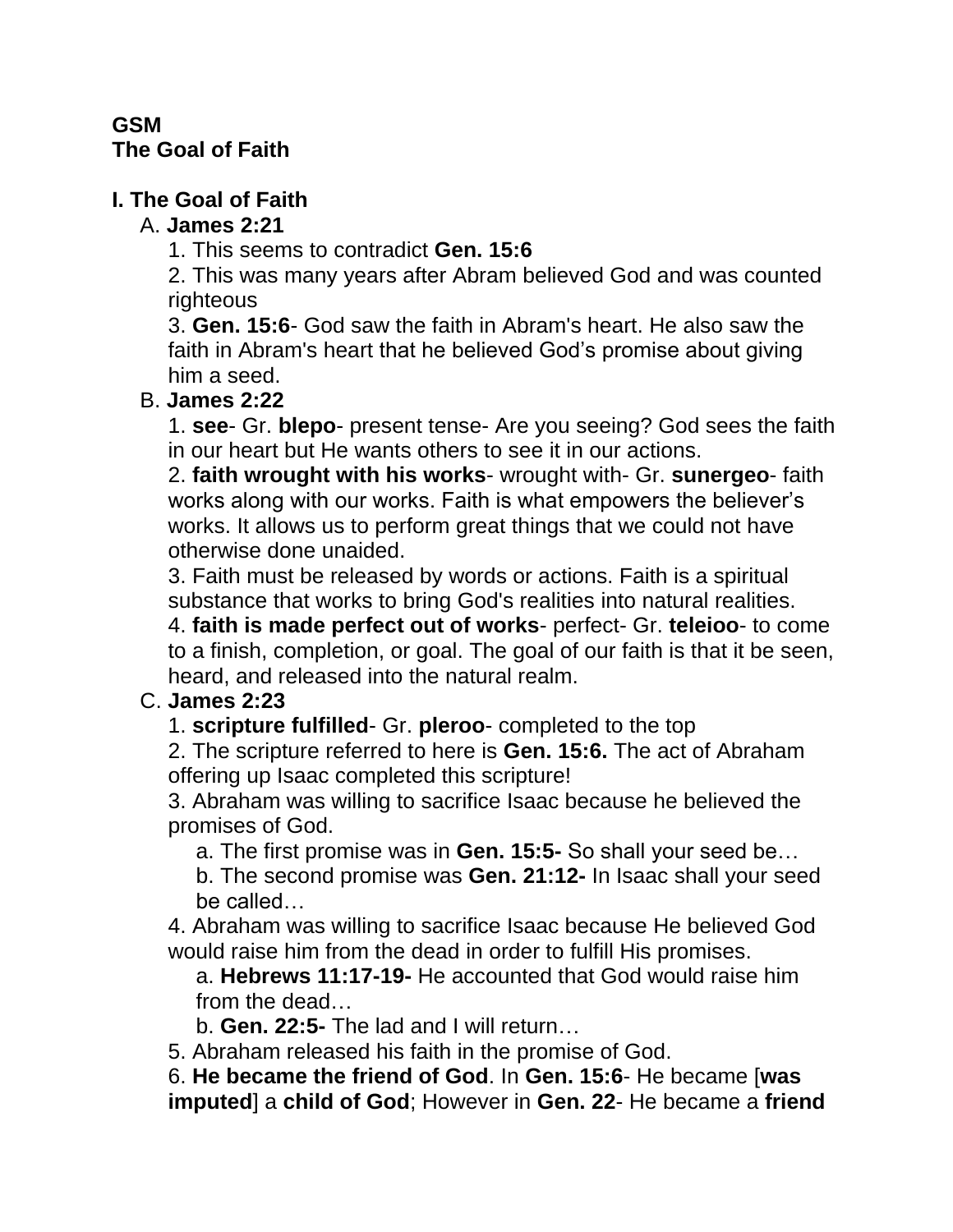**of God** by walking with God by faith. Enoch and Noah were like this-They walked with God by faith. They were friends of God.

7. One of the goals of faith is to be God's friend and to walk and work with Him in the earth.

## D. **James 2:24**

1. **See**- Gr. **horao**- *to stare intently at*- present tense- staring at.

2. God wants people to stare at what we do so they will see God in us and see us do what is not possible or what is normal. This will cause them to seek after God.

3. **is justified**- *present tense***- being justified**- This is the **only** place in the New Testament that the word justified is in the **present** tense. In Paul's writings it is always aorist [past tense] or perfect tense.

4. How are we being justified? **Not before God** but **in the EYES of others**. We are seen as a child of God. We are seen as having His nature. We are seen having His power. We are seen as possessing something the world does not have.

5. This is why James uses the words **show**- vs. 18; **seeing- blepo** vs. 22 and **seeing- horao** vs. 24**.** 

E. In **Gen. 15** Abram was personally blessed. He was accounted as righteous. In **Gen. 22**, His faith leads to many others being blessed.

1. **Gen. 15:5-6**- He is blessed- accounted righteous- saved.

2. **Gen. 22:17-18**- The nations will be blessed –saved- because he obeyed his voice.

F. God's goal for your faith is not only you be blessed but that He can get many other blessings to many other people through you!

1. When you walk in faith you are being a blessing to others and to generations after you.

2. Others are seeing your faith in action and are witnessing God.

#### G. **James 2:25**- Rahab is the same example

1. It says Rahab was justified when she accepted the spies.

2. Actually she was saved by faith many years earlier- **Josh. 2:1-13**

3. She was blessed by her faith when she believed upon the Lord, but others got blessed and were preserved when she made the deal with the spies.

## H. **James 2:26**

1. As the body is dead without the spirit; so is faith without works is dead.

2. The body dies when the spirit is separated from it.